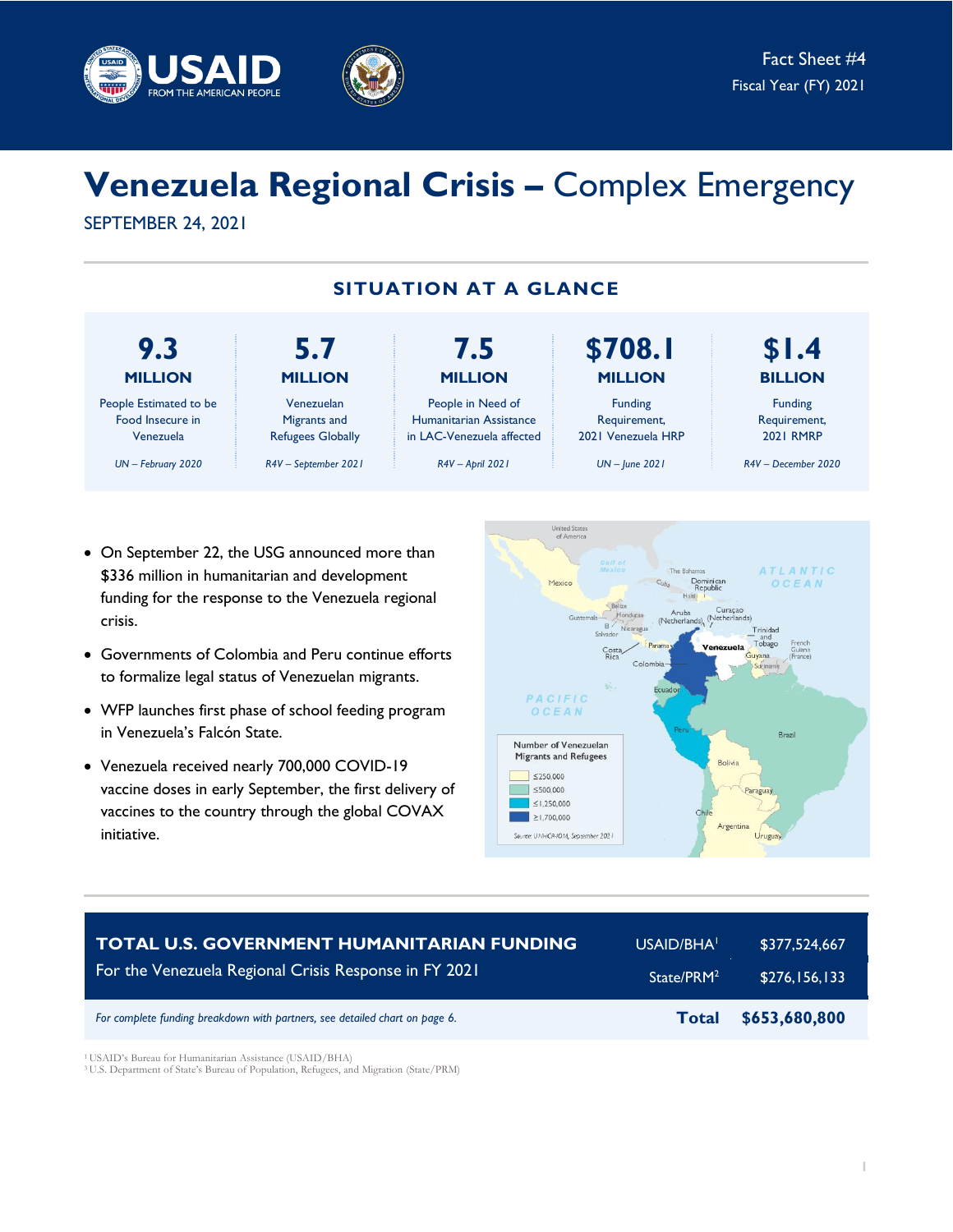# **KEY DEVELOPMENTS**

#### **USG Announces \$336 Million in Humanitarian and Development Funding for the Venezuela Regional Crisis**

At a Government-of-Colombia (GoC)-hosted United Nations General Assembly side event on September 22, Senior Advisor for Special Political Affairs at the U.S. Mission to the United Nations Ambassador Jeffrey DeLaurentis announced nearly \$247 million in additional U.S. Government (USG) humanitarian funding to respond to the Venezuela regional crisis, including for humanitarian assistance inside Venezuela. Ambassador DeLaurentis also announced more than \$89 million in development funding—aimed at improving the economic integration of and quality of public services available to Venezuelan migrants in Latin America and the Caribbean (LAC) and promoting democratic rights in Venezuela—from USAID's Bureau for Latin America and the Caribbean and the Inter-American Foundation. The newly announced humanitarian funding—comprising approximately \$120 million from State/PRM and nearly \$127 million from USAID/BHA—will enable non-governmental organizations (NGOs) and UN agencies to continue providing humanitarian assistance to vulnerable populations across the region. The funding builds on ongoing programs for Venezuelans and host communities throughout the region, and supports the provision of emergency food assistance, including food kits, vouchers, and direct cash transfers to purchase food in local markets; education; health; logistics and coordination; nutrition; protection; shelter; and water, sanitation, and hygiene (WASH) assistance. Since 2017, the USG has provided more than \$1.9 billion in humanitarian, economic, development, and health assistance for the response to the Venezuela regional crisis.

#### **Governments of Colombia and Peru Continue Migrant Regularization Efforts**

During the week of July 4, the Government of Peru (GoP) completed the final regulatory actions necessary to enable more than 350,000 irregular migrants to gain Temporary Protected Status (TPS) and approximately 450,000 Venezuelan asylum-seekers to apply for temporary residency, which would allow migrants the right to work and provide them with access to GoP public health services. With support from State/PRM, the Office of the UN High Commissioner for Refugees (UNHCR) and the International Organization for Migration (IOM) intend to provide a combined total of \$4 million to the GoP to support its efforts to document irregular migrants and Venezuelan asylum-seekers. Separately, the GoC continues its efforts to formalize the legal status of Venezuelans residing in Colombia via its TPS registration process, which launched in early May. As of September 21, more than 1.2 million Venezuelans had completed the first phase of the registration process, and the GoC aims to deliver identification documents to Venezuelans who have completed registration in the coming weeks, granting migrants formal access to education, health care, and employment opportunities in the country. Meanwhile, on August 24, the GoC's Ministry of Health and Social Protection enacted a temporary measure allowing all Venezuelans residing in Colombia—regardless of legal status—access to COVID-19 vaccination services in an effort to mitigate the spread of the virus.

## **WFP Launches Food Assistance Activities in Venezuela's Falcón State**

The UN World Food Program (WFP) launched the first phase of its school feeding pilot program in Venezuela on July 6, distributing monthly food kits to children ages six years and younger and school staff at 277 pre-primary schools across 25 municipalities in Falcón State. As of September 17, WFP had provided food assistance to 33,000 children under the program. In the first phase of the program, the UN agency aims to provide food assistance to nearly 185,000 children by the end of 2021, gradually expanding its assistance operations thereafter to reach approximately 1.5 million children throughout the country by June 2023. The food distributions represent the first time WFP has been able to provide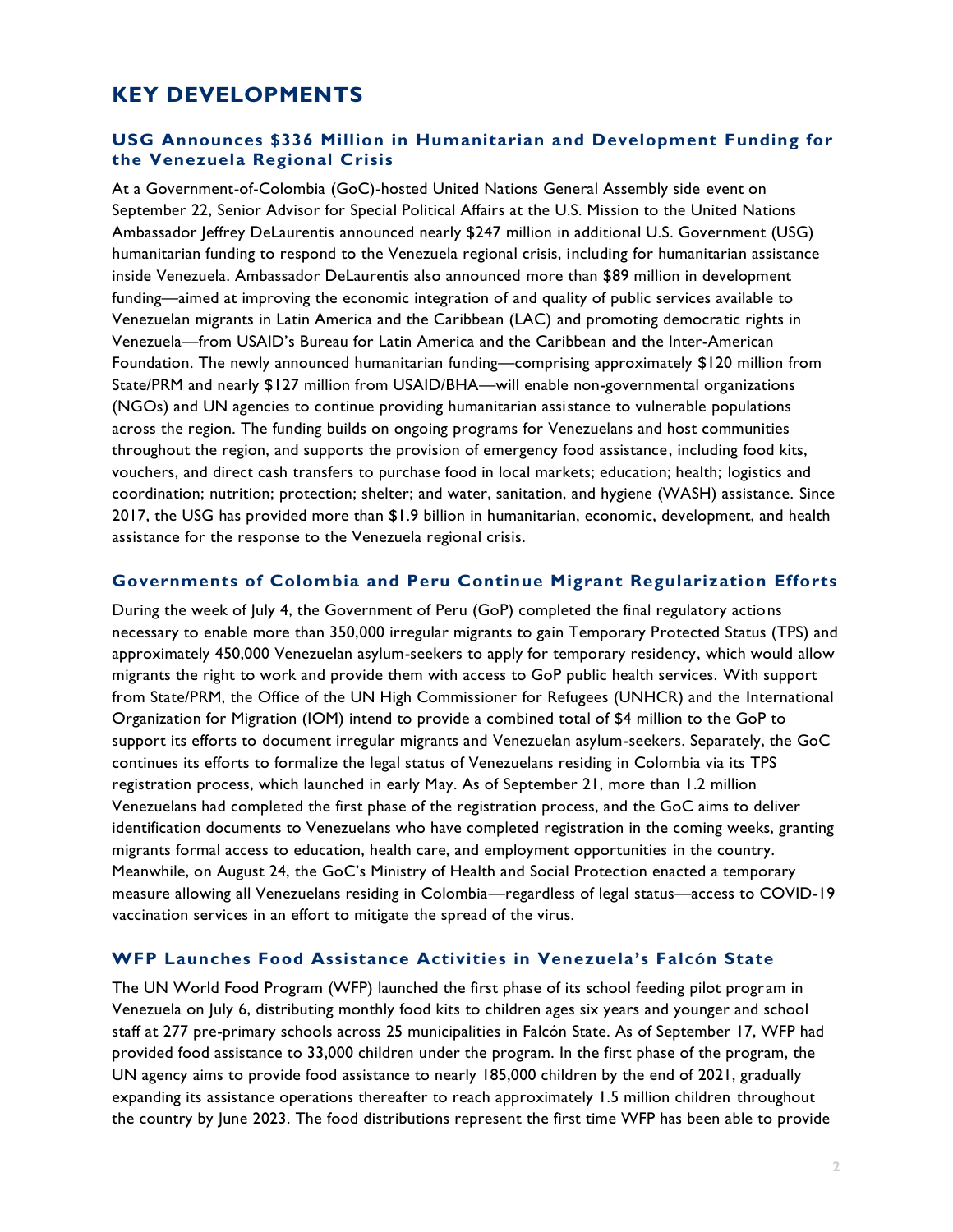critically needed food assistance inside Venezuela following years of advocacy with the regime of Venezuela's Nicolás Maduro. In April, WFP signed a memorandum of understanding with the Maduro regime that allowed the UN agency to establish humanitarian operations in the country. During a September 16–17 visit to Venezuela, WFP Executive Director (ED) David Beasley held separate meetings in Venezuela's capital city of Caracas with Maduro, Interim President of Venezuela Juan Guaidó, and a delegation from the European Union to discuss plans for expanding WFP programming in the country; ED Beasley also travelled to Falcón to observe WFP food distribution activities.

#### **Venezuela Receives First Shipment of COVID-19 Vaccines Through COVAX**

On September 7, Venezuela received a shipment of 693,600 doses of China's Sinovac COVID-19 vaccine, marking the first delivery of vaccines to the country through the global COVID-19 Vaccines Global Access (COVAX) initiative, according to the Pan American Health Organization (PAHO). In total, Venezuela will receive more than 12 million COVID-19 vaccine doses through the COVAX mechanism—enough to fully immunize approximately 20 percent of the Venezuelan population—over the coming months. In recent weeks, representatives from PAHO, the UN Children's Fund (UNICEF), and other relief organizations have coordinated with health officials from the Maduro regime on technical aspects of the vaccine distribution process—including training health workers to administer vaccines, strengthening vaccine information and communication campaigns, and assisting the identification of populations prioritized to receive the vaccines. The delivery of vaccines follows months of delays due to ongoing negotiations between COVAX and the Maduro regime over payment to the mechanism, global COVAX supply constraints, and logistical issues such as the development of sufficient cold chain infrastructure inside Venezuela. As of mid-September, Venezuela had the lowest vaccination rate in the region, with roughly 15 percent of the country's population—or 4.2 million people—fully vaccinated against the disease, according to the UN World Health Organization (WHO).

#### **KEY FIGURES**



People supported through USAID/BHAfunded emergency food assistance

# **U.S. GOVERNMENT RESPONSE**

#### **FOOD SECURITY**

USAID/BHA assistance in FY 2021 aims to address acute food insecurity among migrants, refugees, and host community members residing in Brazil, Colombia, Ecuador, and Peru, as well as vulnerable Venezuelans inside Venezuela. USAID/BHA-funded emergency food assistance—implemented through NGOs such as the Adventist Development and Relief Agency (ADRA) in Brazil and Solidarités International in Colombia, as well as WFP in Colombia, Ecuador, and Peru—includes locally procured in-kind food assistance, hot meals, cash transfers for food, food vouchers, and complementary nutrition and WASH support. In Venezuela, USAID/BHA is funding NGO and UN partners to provide hot meals and in-kind food assistance. In total, these programs aim to reach nearly 630,000 people in Brazil, Colombia, Ecuador, and Peru and more than 90,000 people in Venezuela using FY 2021 funds. USAID/BHA also contributes to coordination and capacity-building activities for food security actors that aim to improve the quality of humanitarian programming for the Venezuela regional crisis.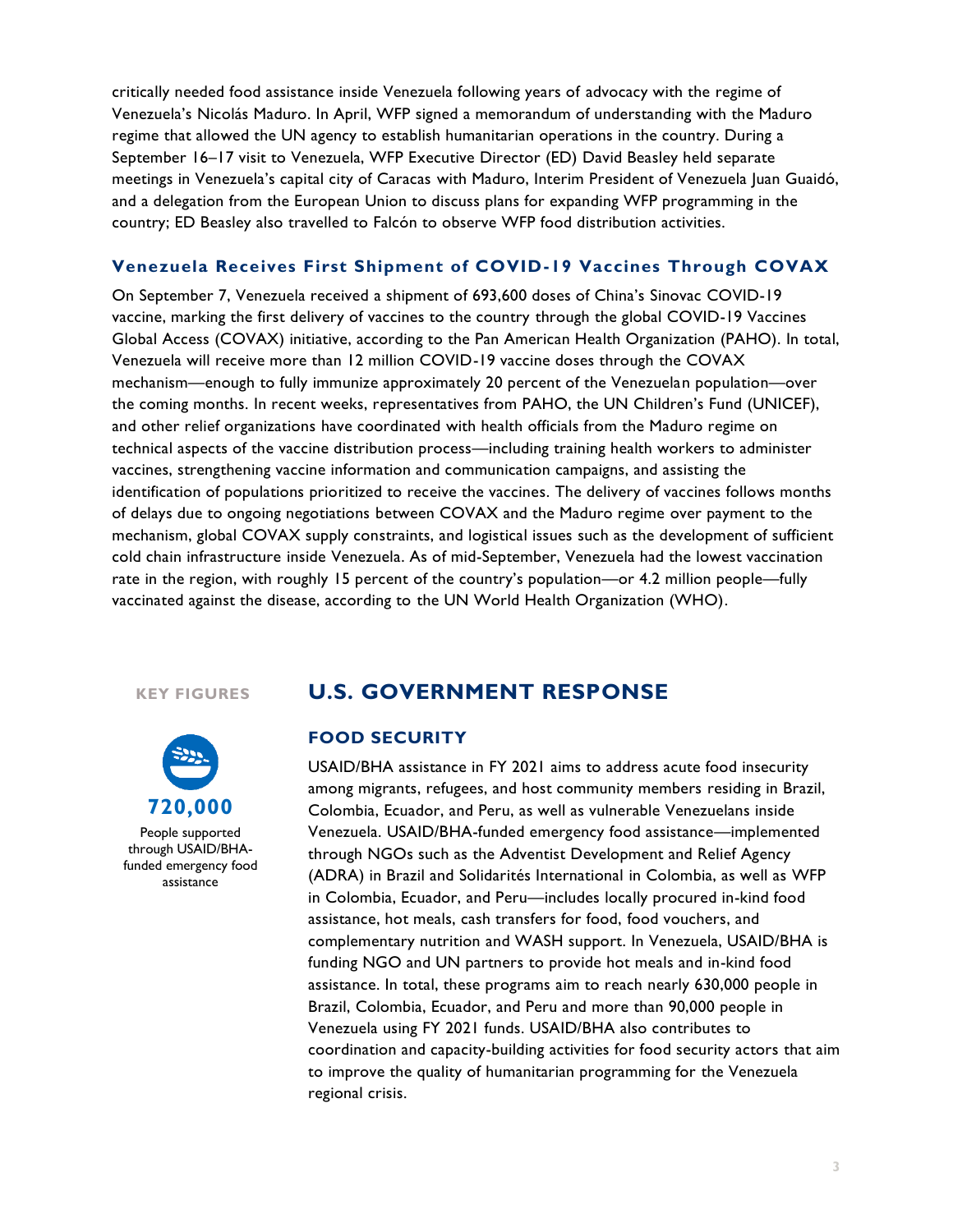



People supported with USAID/BHA-funded WASH activities in Venezuela in FY 2021



In USAID/BHA FY 2021 MPCA funding in Colombia

### **HEALTH**

In FY 2021, USAID/BHA is providing more than \$28 million to NGO and UN partners in Colombia and Venezuela to provide life-saving health care services to vulnerable Venezuelans and host community members. USAID/BHA funding enables partners to distribute medical supplies, support service provision at health facilities, and train community health workers to address urgent health needs. With FY 2021 funding, USAID/BHA partners aim to provide nearly 674,000 people across the two countries with improved access to health care services. Additionally, State/PRM partners including International Federation of Red Cross and Red Crescent Societies (IFRC), UNHCR, and Jesuit Refugee Service (JRS)—support essential health interventions for Venezuelans residing in 17 countries, including Brazil, Colombia, Ecuador, and Peru.

## **WASH**

In FY 2021, USAID/BHA and State/PRM are supporting WASH programming to address the needs of vulnerable Venezuelans and to prevent the spread of COVID-19 and other communicable diseases. State/PRM partners implement WASH activities that assist Venezuelans residing outside Venezuela, including WASH measures to mitigate the risk of COVID-19 infection. With FY 2021 funding, State/PRM is supporting UNICEF to reach nearly 960,000 beneficiaries across Brazil, Colombia, and Ecuador. In addition, USAID/BHA is providing nearly \$32 million in FY 2021 funding to several relief agencies to implement critical WASH activities inside Venezuela, which include providing personal protective equipment and training local health care workers to respond to cases of COVID-19 in Venezuela, conducting hygiene awareness sessions, rehabilitating WASH infrastructure in schools, hospitals, and vulnerable communities, and installing handwashing stations at community kitchens.

## **ECONOMIC RECOVERY AND CASH ASSISTANCE**

With more than \$58 million in FY 2021 funding for multipurpose cash assistance (MPCA), USAID/BHA partners are distributing cash assistance to vulnerable households in Colombia through prepaid debit cards and cash transfers. MPCA transfers enable recipients to individually prioritize needs such as food, health care, essential household items, school supplies, and shelter, as well as provide a means to pursue income-generating opportunities.

State/PRM partners in Brazil, Colombia, Ecuador, and Peru support economic recovery by strengthening livelihood opportunities and socioeconomic integration among vulnerable Venezuelans, providing training and resources to enable the adoption of sustainable entrepreneurship and employment strategies. State/PRM partners provide Venezuelans with registration and technical assistance for work permits; employment and vocational training; language training; technical skills certifications; business development training; and the provision of seed capital and cash assistance via bank transfers, prepaid cards,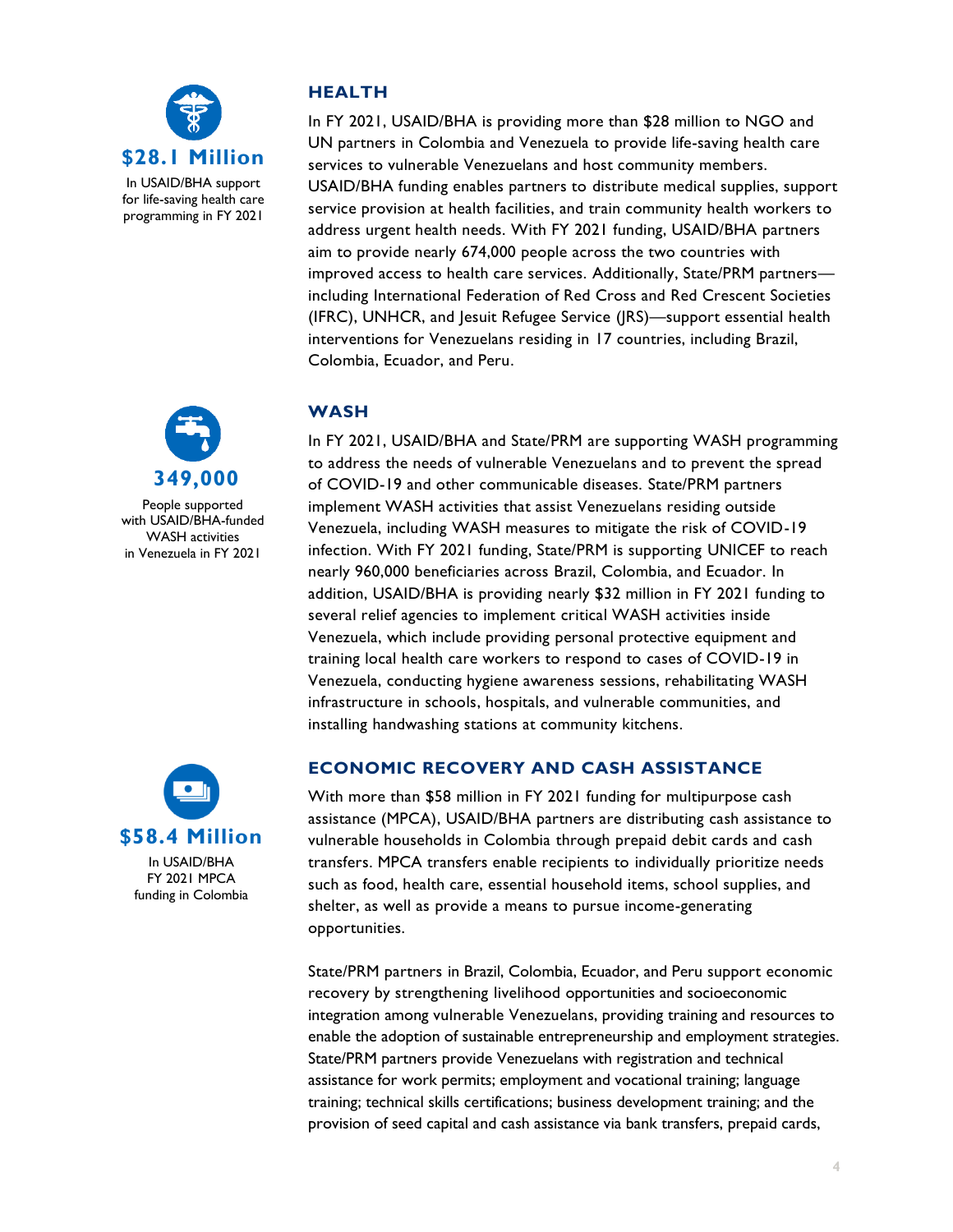and mobile money platforms.



Number of USG partners implementing standalone protection interventions in FY 2021

# **PROTECTION**

State/PRM and USAID/BHA support 31 partners to address protection concerns among nearly 1.3 million vulnerable Venezuelans in Venezuela and across the region, particularly along the Colombia–Venezuela border. State/PRM-supported protection activities aim to increase access to and support the provision of protection services, including gender-based violence prevention and case management, child-friendly spaces, communitybased mental health and psychosocial support, and legal assistance. State/PRM partners also work with the broader humanitarian community across the region to support advocacy efforts with local and national authorities and promote the delivery of protection services in areas with significant humanitarian access constraints.

# **CONTEXT IN BRIEF**

- Deteriorating economic and political conditions—characterized by hyperinflation—in the Bolivarian Republic of Venezuela have decreased households' access to food, medicine, and livelihoods; contributed to increasing humanitarian needs; and triggered an influx of Venezuelans into countries across LAC, primarily to Brazil, Chile, Colombia, Ecuador, and Peru. By September 2021, nearly 5.7 million Venezuelans were living outside of Venezuela, according to the Regional Interagency Coordination Platform for Refugees from Venezuela (R4V), led by IOM and UNHCR.
- The population influx continues to strain available services, especially in border areas of Brazil, Colombia, Ecuador, and Peru. Recent assessments indicate that food, health care, and WASH support are among the most urgent humanitarian needs among vulnerable populations, including Venezuelans, Colombian returnees from Venezuela, and host communities in border regions. The outflow of people from Venezuela also contributes to increased public health concerns throughout the region, particularly with regard to overburdened health care systems.
- On April 16, 2018, USAID activated the Venezuela Regional Crisis Response Management Team in Washington, D.C., to coordinate USG regional humanitarian efforts. On June 7, 2018, USAID activated the Venezuela Regional Crisis Disaster Assistance Response Team (DART) to support delivery of lifesaving assistance across the region.
- In addition to supporting ongoing regional response activities, USAID/BHA and State/PRM staff members based throughout the region and in Washington, D.C. are monitoring the humanitarian situation in close coordination with relevant host governments, donor governments, NGOs, and UN counterparts.

| <u>USG HUMANI LANAN FUNDING FOR THE VENEZUELA REGIONAL CRISIS RESPONSE IN FT 2021.</u> |                 |                 |               |  |
|----------------------------------------------------------------------------------------|-----------------|-----------------|---------------|--|
| <b>IMPLEMENTING PARTNER</b>                                                            | <b>ACTIVITY</b> | <b>LOCATION</b> | <b>AMOUNT</b> |  |
| <b>FUNDING IN VENEZUELA FOR THE VENEZUELA REGIONAL CRISIS RESPONSE</b>                 |                 |                 |               |  |
|                                                                                        | USAID/BHA       |                 |               |  |

**USG HUMANITARIAN FUNDING FOR THE VENEZUELA REGIONAL CRISIS RESPONSE IN FY 2021<sup>1</sup>**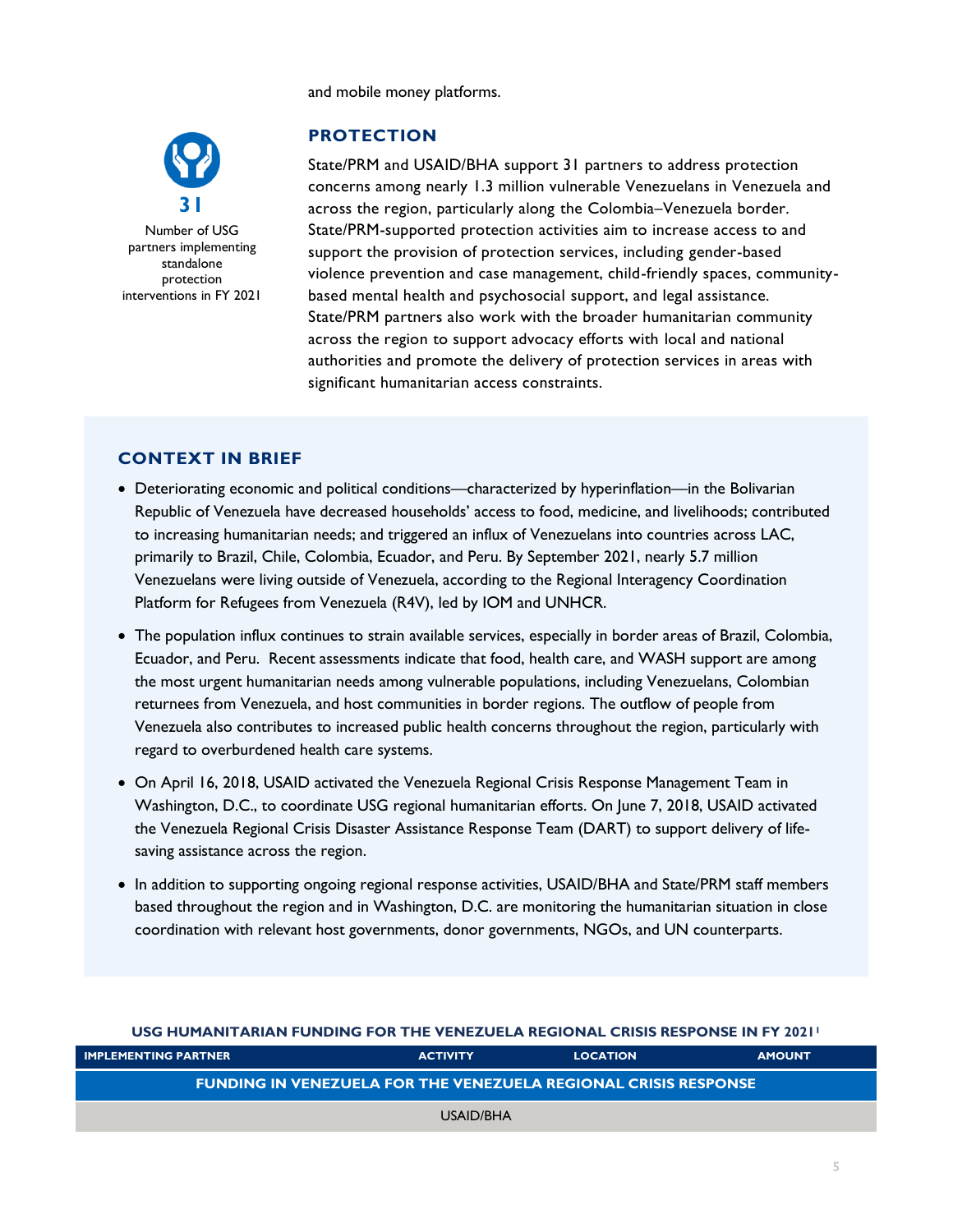| Implementing Partners (IPs)                            | Food Assistance-Local, Regional, and<br>International Procurement (LRIP); Health;<br>Humanitarian Coordination and<br>Information Management (HCIM); Logistics<br>Support; Nutrition; Protection; WASH | Venezuela | \$138,013,199 |
|--------------------------------------------------------|--------------------------------------------------------------------------------------------------------------------------------------------------------------------------------------------------------|-----------|---------------|
|                                                        | Program Support                                                                                                                                                                                        | Venezuela | \$122,801     |
| <b>TOTAL USAID/BHA FUNDING IN VENEZUELA IN FY 2021</b> |                                                                                                                                                                                                        |           | \$138.136.000 |

| TO TAL OSAIDIDITA FONDING IN VENEZULLA IN FILZVZI      |                                                                          |           | 9130,130,000  |
|--------------------------------------------------------|--------------------------------------------------------------------------|-----------|---------------|
|                                                        | STATE/PRM                                                                |           |               |
| <b>IPs</b>                                             | Multi-Sector Assistance                                                  | Venezuela | \$20,100,000  |
| <b>TOTAL STATE/PRM FUNDING IN VENEZUELA IN FY 2021</b> |                                                                          |           | \$20,100,000  |
| 2021                                                   | TOTAL USG FUNDING FOR THE VENEZUELA REGIONAL RESPONSE IN VENEZUELA IN FY |           | \$158,236,000 |

#### **USG HUMANITARIAN FUNDING IN LAC FOR THE VENEZUELA REGIONAL CRISIS RESPONSE IN FY 2021**

| <b>IMPLEMENTING PARTNER</b>                                                              | <b>ACTIVITY</b>                | <b>LOCATION</b>                                                        | <b>AMOUNT</b> |
|------------------------------------------------------------------------------------------|--------------------------------|------------------------------------------------------------------------|---------------|
|                                                                                          |                                | <b>FUNDING IN ARGENTINA FOR THE VENEZUELA REGIONAL CRISIS RESPONSE</b> |               |
|                                                                                          | <b>STATE/PRM</b>               |                                                                        |               |
| <b>IFRC</b>                                                                              | Multi-Sector Assistance        | Argentina                                                              | \$130,000     |
| <b>IOM</b>                                                                               | Multi-Sector Assistance        | Argentina                                                              | \$1,540,000   |
| <b>TOTAL STATE/PRM FUNDING IN ARGENTINA IN FY 2021</b>                                   |                                |                                                                        | \$1,670,000   |
| TOTAL USG FUNDING FOR THE VENEZUELA REGIONAL RESPONSE IN ARGENTINA IN FY<br>2021         |                                |                                                                        | \$1,670,000   |
|                                                                                          |                                | <b>FUNDING IN ARUBA FOR THE VENEZUELA REGIONAL CRISIS RESPONSE</b>     |               |
|                                                                                          | <b>STATE/PRM</b>               |                                                                        |               |
| <b>HIAS</b>                                                                              | <b>Multi-Sector Assistance</b> | Aruba                                                                  | \$1,525,224   |
| <b>IOM</b>                                                                               | Multi-Sector Assistance        | Aruba                                                                  | \$120,000     |
| Pan American Development Foundation<br>(PADF)                                            | Multi-Sector Assistance        | Aruba                                                                  | \$692,995     |
| <b>TOTAL STATE/PRM FUNDING IN ARUBA IN FY 2021</b>                                       |                                |                                                                        | \$2,338,219   |
| \$2,338,219<br>TOTAL USG FUNDING FOR THE VENEZUELA REGIONAL RESPONSE IN ARUBA IN FY 2021 |                                |                                                                        |               |
|                                                                                          |                                | <b>FUNDING IN BOLIVIA FOR THE VENEZUELA REGIONAL CRISIS RESPONSE</b>   |               |
|                                                                                          | <b>STATE/PRM</b>               |                                                                        |               |
| <b>IFRC</b>                                                                              | <b>Multi-Sector Assistance</b> | <b>Bolivia</b>                                                         | \$50,000      |
| <b>IOM</b>                                                                               | Multi-Sector Assistance        | <b>Bolivia</b>                                                         | \$260,000     |
| <b>UNICEF</b>                                                                            | Multi-Sector Assistance        | <b>Bolivia</b>                                                         | \$325,000     |
| <b>TOTAL STATE/PRM FUNDING IN BOLIVIA IN FY 2021</b>                                     |                                |                                                                        | \$635,000     |
| TOTAL USG FUNDING FOR THE VENEZUELA REGIONAL RESPONSE IN BOLIVIA IN FY 2021              |                                |                                                                        | \$635,000     |
|                                                                                          |                                | <b>FUNDING IN BRAZIL FOR THE VENEZUELA REGIONAL CRISIS RESPONSE</b>    |               |
|                                                                                          | <b>USAID/BHA</b>               |                                                                        |               |
| <b>ADRA</b>                                                                              | Food Assistance-Food Vouchers  | <b>Brazil</b>                                                          | \$12,000,000  |
| <b>TOTAL USAID/BHA FUNDING IN BRAZIL IN FY 2021</b>                                      |                                |                                                                        | \$12,000,000  |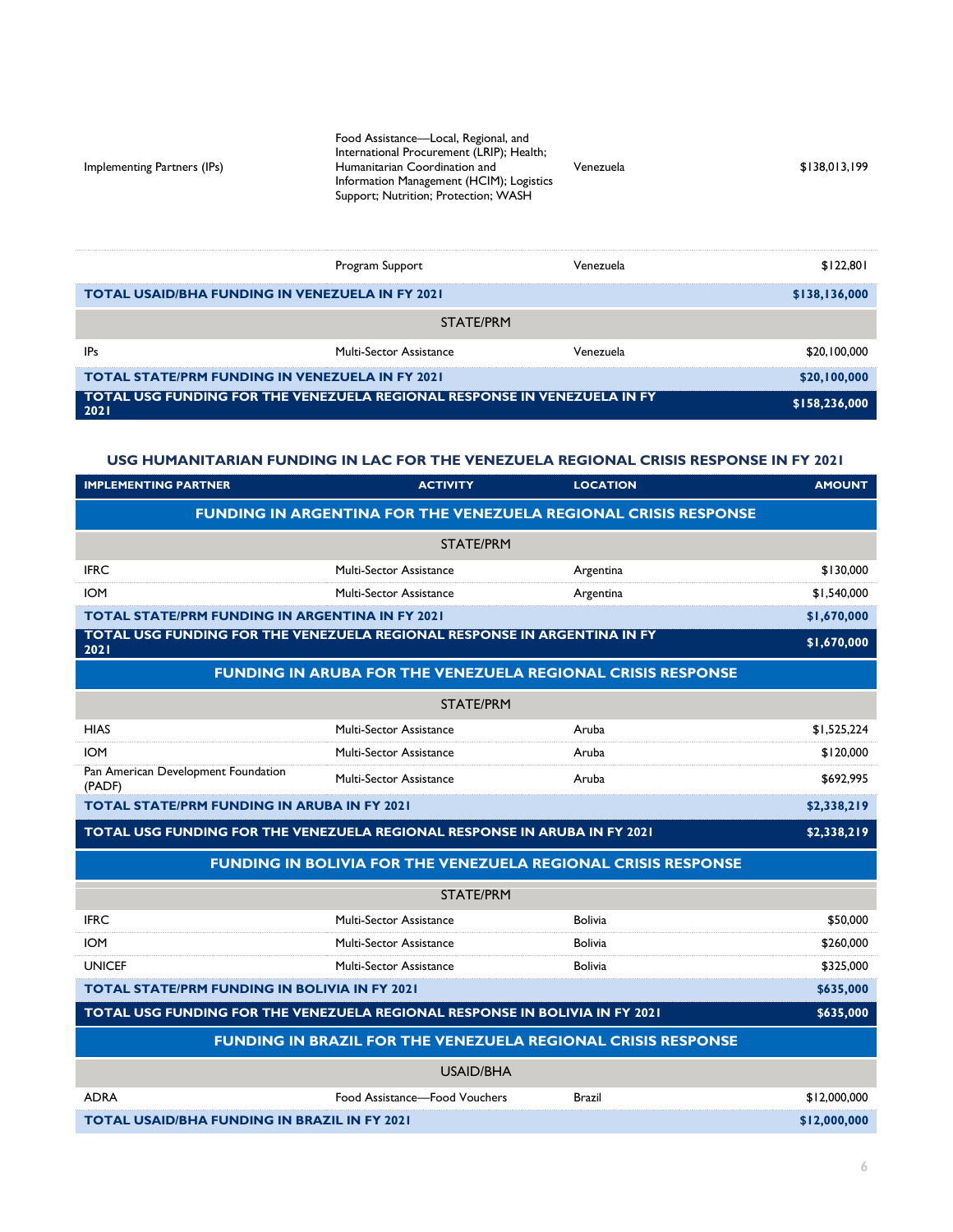| STATE/PRM                                           |                                |               |              |
|-----------------------------------------------------|--------------------------------|---------------|--------------|
| <b>AVSI Foundation</b>                              | <b>Multi-Sector Assistance</b> | Brazil        | \$2,500,658  |
| Caritas Brasileira                                  | Multi-Sector Assistance        | Brazil        | \$3,021,164  |
| <b>IOM</b>                                          | <b>Multi-Sector Assistance</b> | <b>Brazil</b> | \$4,700,000  |
| <b>PADF</b>                                         | <b>Multi-Sector Assistance</b> | <b>Brazil</b> | \$3,000,000  |
| United Nations Population Fund (UNFPA)              | <b>Multi-Sector Assistance</b> | <b>Brazil</b> | \$60,000     |
| <b>UNHCR</b>                                        | Multi-Sector Assistance        | <b>Brazil</b> | \$8,600,000  |
| <b>UNICEF</b>                                       | Multi-Sector Assistance        | <b>Brazil</b> | \$2,700,000  |
| <b>World Vision</b>                                 | <b>Multi-Sector Assistance</b> | <b>Brazil</b> | \$2,053,240  |
| <b>TOTAL STATE/PRM FUNDING IN BRAZIL IN FY 2021</b> |                                |               | \$26,635,062 |

# **TOTAL USG FUNDING FOR THE VENEZUELA REGIONAL RESPONSE IN BRAZIL IN FY 2021 \$38,635,062**

#### **FUNDING IN CHILE FOR THE VENEZUELA REGIONAL CRISIS RESPONSE**

| STATE/PRM                                          |                                |       |             |
|----------------------------------------------------|--------------------------------|-------|-------------|
| <b>IFRC</b>                                        | <b>Multi-Sector Assistance</b> | Chile | \$270,000   |
| <b>IOM</b>                                         | Multi-Sector Assistance        | Chile | \$6,000,000 |
| <b>UNHCR</b>                                       | <b>Multi-Sector Assistance</b> | Chile | \$3,000,000 |
| <b>TOTAL STATE/PRM FUNDING IN CHILE IN FY 2021</b> |                                |       | \$9,270,000 |

**TOTAL USG FUNDING FOR THE VENEZUELA REGIONAL RESPONSE IN CHILE IN FY 2021 \$9,270,000** 

#### **FUNDING IN COLOMBIA FOR THE VENEZUELA REGIONAL CRISIS RESPONSE**

|                               | USAID/BHA                                                       |          |              |
|-------------------------------|-----------------------------------------------------------------|----------|--------------|
| Acción contra el Hambre (ACH) | <b>MPCA</b> ; Nutrition; WASH                                   | Colombia | \$21,585,000 |
| <b>ADRA</b>                   | Health, WASH                                                    | Colombia | \$3,340,000  |
| Americares                    | Health                                                          | Colombia | \$5,999,792  |
| Mercy Corps                   | <b>MPCA</b> ; Nutrition; WASH                                   | Colombia | \$38,130,000 |
| Solidarités International     | Food Assistance-LRIP                                            | Colombia | \$2,500,000  |
| <b>WFP</b>                    | Food Assistance—Cash Transfers for Food,<br>Food Vouchers, LRIP | Colombia | \$83,000,000 |
|                               | Program Support                                                 | Colombia | \$333,875    |

#### **TOTAL USAID/BHA FUNDING IN COLOMBIA IN FY 2021 \$154,888,667**

|                                      | STATE/PRM                      |          |              |
|--------------------------------------|--------------------------------|----------|--------------|
| Americares                           | <b>Multi-Sector Assistance</b> | Colombia | \$3,978,276  |
| <b>Blumont Global Development</b>    | <b>Multi-Sector Assistance</b> | Colombia | \$3,500,000  |
| Heartland Alliance International     | Multi-Sector Assistance        | Colombia | \$2,339,973  |
| <b>HIAS</b>                          | <b>Multi-Sector Assistance</b> | Colombia | \$1,505,147  |
| <b>iMMAP</b>                         | <b>HCIM</b>                    | Colombia | \$1,146,724  |
| <b>IOM</b>                           | <b>Multi-Sector Assistance</b> | Colombia | \$21,870,000 |
| International Rescue Committee (IRC) | Multi-Sector Assistance        | Colombia | \$1,955,327  |
| RS                                   | <b>Multi-Sector Assistance</b> | Colombia | \$2,907,397  |
| Malteser                             | <b>Multi-Sector Assistance</b> | Colombia | \$2,731,618  |
| Medical Teams International          | <b>Multi-Sector Assistance</b> | Colombia | \$2,000,000  |
| Mercy Corps                          | Multi-Sector Assistance        | Colombia | \$2,068,722  |
| <b>PADF</b>                          | <b>Multi-Sector Assistance</b> | Colombia | \$2,100,000  |
| Pastoral Social                      | <b>Multi-Sector Assistance</b> | Colombia | \$1,000,000  |
| <b>SCF</b>                           | <b>Multi-Sector Assistance</b> | Colombia | \$2,880,000  |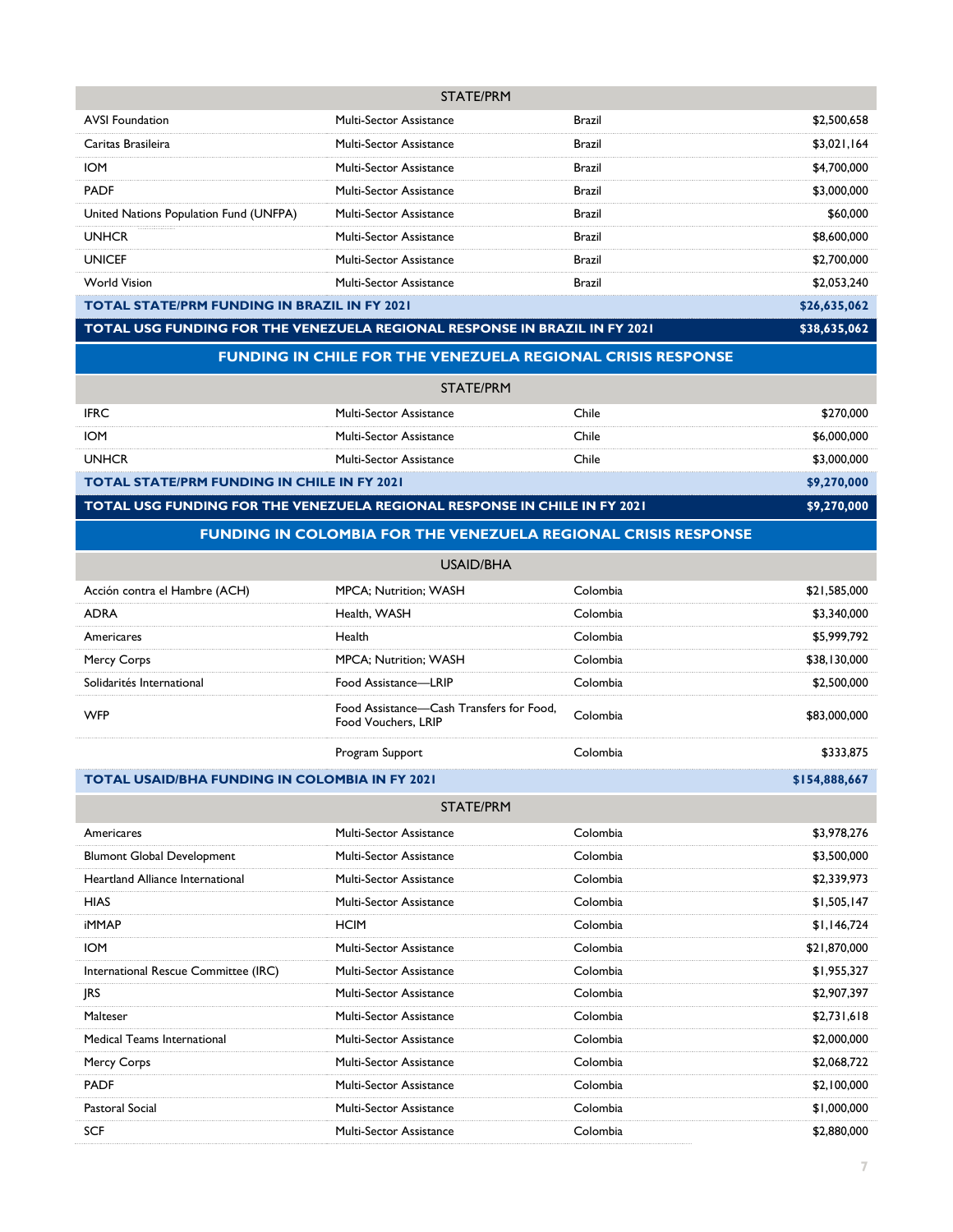| Solidarités International                                       | Multi-Sector Assistance                                                      | Colombia                  | \$5,800,000   |
|-----------------------------------------------------------------|------------------------------------------------------------------------------|---------------------------|---------------|
| <b>UNFPA</b>                                                    | <b>Multi-Sector Assistance</b>                                               | Colombia                  | \$1,300,000   |
| <b>UNHCR</b>                                                    | <b>Multi-Sector Assistance</b>                                               | Colombia                  | \$24,200,000  |
| <b>UNICEF</b>                                                   | Multi-Sector Assistance                                                      | Colombia                  | \$5,700,000   |
| <b>UN Women</b>                                                 | Multi-Sector Assistance                                                      | Colombia                  | \$1,830,000   |
| <b>World Vision</b>                                             | Multi-Sector Assistance                                                      | Colombia                  | \$2,853,591   |
| <b>TOTAL STATE/PRM FUNDING IN COLOMBIA IN 2021</b>              |                                                                              |                           | \$93,666,775  |
|                                                                 | TOTAL USG FUNDING FOR THE VENEZUELA REGIONAL RESPONSE IN COLOMBIA IN FY 2021 |                           | \$248,555,442 |
|                                                                 | <b>FUNDING IN COSTA RICA FOR THE VENEZUELA REGIONAL CRISIS RESPONSE</b>      |                           |               |
|                                                                 | <b>STATE/PRM</b>                                                             |                           |               |
| <b>IOM</b>                                                      | <b>Multi-Sector Assistance</b>                                               | Costa Rica                | \$360,000     |
| <b>TOTAL STATE/PRM FUNDING IN COSTA RICA IN FY 2021</b>         |                                                                              |                           | \$360,000     |
| 2021                                                            | TOTAL USG FUNDING FOR THE VENEZUELA REGIONAL RESPONSE IN COSTA RICA IN FY    |                           | \$360,000     |
|                                                                 | FUNDING IN CURAÇÃO FOR THE VENEZUELA REGIONAL CRISIS RESPONSE                |                           |               |
|                                                                 | <b>STATE/PRM</b>                                                             |                           |               |
| <b>HIAS</b>                                                     | Multi-Sector Assistance                                                      | Curaçao                   | \$45,294      |
| <b>IOM</b>                                                      | Multi-Sector Assistance                                                      | Curaçao                   | \$130,000     |
| <b>PADF</b>                                                     | <b>Multi-Sector Assistance</b>                                               | Curaçao                   | \$1,307,005   |
| <b>TOTAL STATE/PRM FUNDING IN CURAÇAO IN FY 2021</b>            |                                                                              |                           | \$1,482,299   |
|                                                                 | TOTAL USG FUNDING FOR THE VENEZUELA REGIONAL RESPONSE IN CURAÇAO IN FY 2021  |                           | \$1,482,299   |
|                                                                 | FUNDING IN THE DOMINICAN REPUBLIC FOR THE VENEZUELA REGIONAL CRISIS RESPONSE |                           |               |
|                                                                 |                                                                              |                           |               |
|                                                                 | <b>STATE/PRM</b>                                                             |                           |               |
| <b>IOM</b>                                                      | <b>Multi-Sector Assistance</b>                                               | The Dominican             |               |
|                                                                 |                                                                              | Republic<br>The Dominican | \$690,000     |
| <b>UNHCR</b>                                                    | Multi-Sector Assistance                                                      | Republic                  | \$800,000     |
| <b>TOTAL STATE/PRM FUNDING IN DOMINICAN REPUBLIC IN FY 2021</b> |                                                                              |                           | \$1,490,000   |
| <b>REPUBLIC IN FY 2021</b>                                      | TOTAL USG FUNDING FOR THE VENEZUELA REGIONAL RESPONSE IN DOMINICAN           |                           | \$1,490,000   |
|                                                                 | <b>FUNDING IN ECUADOR FOR THE VENEZUELA REGIONAL CRISIS RESPONSE</b>         |                           |               |
|                                                                 | <b>USAID/BHA</b>                                                             |                           |               |
| <b>WFP</b>                                                      | Food Assistance-Food Vouchers: HCIM                                          | Ecuador                   | \$29,500,000  |
| <b>TOTAL USAID/BHA FUNDING IN ECUADOR IN FY 2021</b>            |                                                                              |                           | \$29,500,000  |
|                                                                 | STATE/PRM                                                                    |                           |               |
| <b>AVSI Foundation</b>                                          | <b>Multi-Sector Assistance</b>                                               | Ecuador                   | \$1,758,639   |
| Centro de Desarrollo y Autogestión                              | <b>Multi-Sector Assistance</b>                                               | Ecuador                   | \$1,498,272   |
| <b>CARE</b>                                                     | Multi-Sector Assistance                                                      | Ecuador                   | \$2,999,966   |
| <b>HIAS</b>                                                     | <b>Multi-Sector Assistance</b>                                               | Ecuador                   | \$6,207,354   |
| <b>IFRC</b>                                                     | Multi-Sector Assistance                                                      | Ecuador                   | \$340,000     |
| <b>IOM</b>                                                      | Multi-Sector Assistance                                                      | Ecuador                   | \$16,980,000  |
| <b>JRS</b>                                                      | Multi-Sector Assistance                                                      | Ecuador                   | \$1,491,669   |
| Norwegian Refugee Council (NRC)                                 | Multi-Sector Assistance                                                      | Ecuador                   | \$2,877,263   |
| <b>UNFPA</b>                                                    | Multi-Sector Assistance                                                      | Ecuador                   | \$90,000      |
| <b>UNHCR</b>                                                    | Multi-Sector Assistance                                                      | Ecuador                   | \$12,300,000  |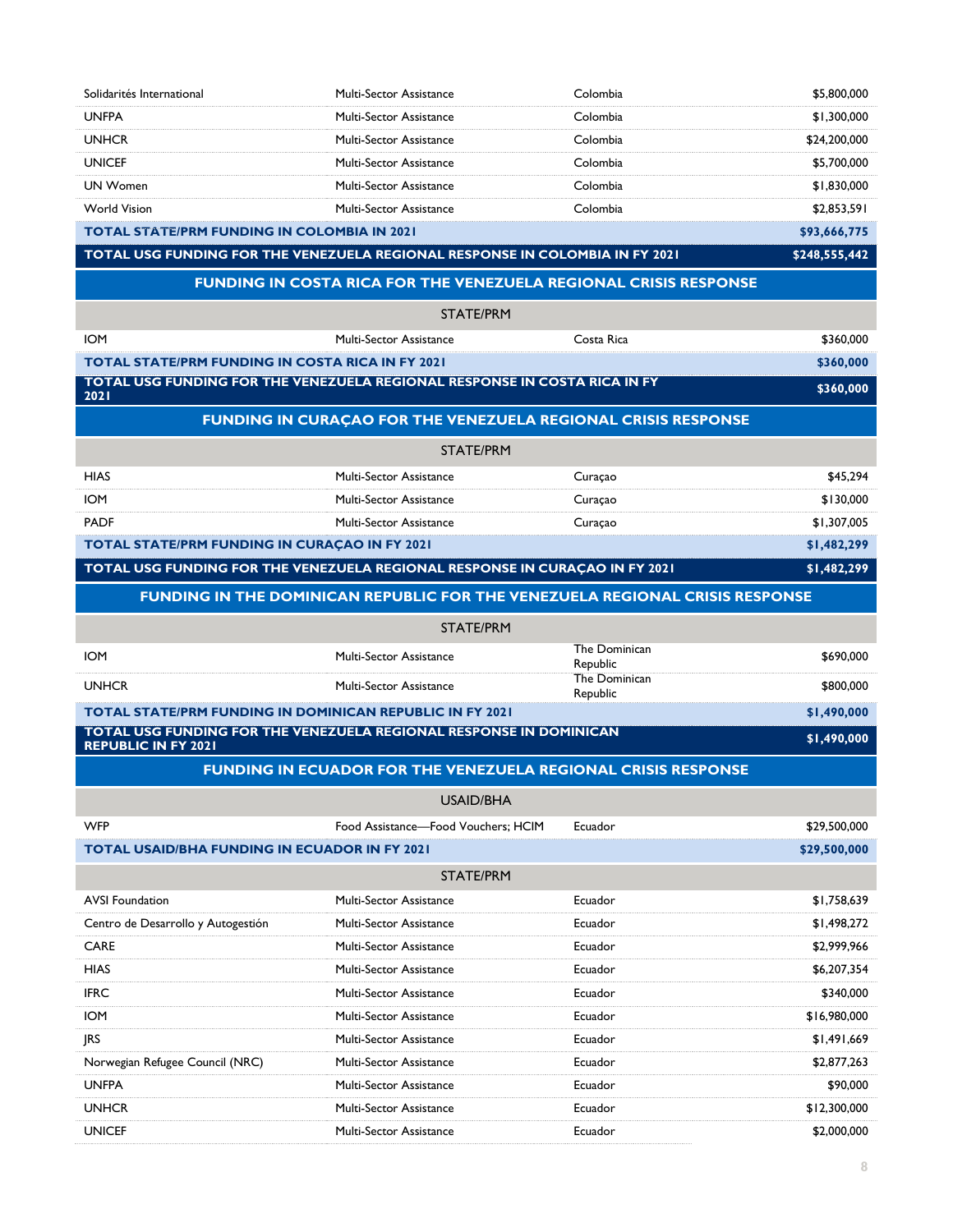| <b>UN Women</b>     | <b>Multi-Sector Assistance</b>                                               | Ecuador  | \$526,174    |
|---------------------|------------------------------------------------------------------------------|----------|--------------|
|                     | <b>TOTAL STATE/PRM FUNDING IN ECUADOR IN 2021</b>                            |          | \$49,069,337 |
|                     | TOTAL USG FUNDING FOR THE VENEZUELA REGIONAL RESPONSE IN ECUADOR IN FY 2021  |          | \$78,569,337 |
|                     | <b>FUNDING IN GUYANA FOR THE VENEZUELA REGIONAL CRISIS RESPONSE</b>          |          |              |
|                     | <b>STATE/PRM</b>                                                             |          |              |
| <b>HIAS</b>         | <b>Multi-Sector Assistance</b>                                               | Guyana   | \$1,459,762  |
| <b>IOM</b>          | <b>Multi-Sector Assistance</b>                                               | Guyana   | \$210,000    |
| <b>PADF</b>         | <b>Multi-Sector Assistance</b>                                               | Guyana   | \$925,073    |
| <b>UNHCR</b>        | Multi-Sector Assistance                                                      | Guyana   | \$1,000,000  |
| <b>UNICEF</b>       | <b>Multi-Sector Assistance</b>                                               | Guyana   | \$150,000    |
|                     | <b>TOTAL STATE/PRM FUNDING IN GUYANA IN FY 2021</b>                          |          | \$3,744,835  |
|                     | TOTAL USG FUNDING FOR THE VENEZUELA REGIONAL RESPONSE IN GUYANA IN FY 2021   |          | \$3,744,835  |
|                     | <b>FUNDING IN MEXICO FOR THE VENEZUELA REGIONAL CRISIS RESPONSE</b>          |          |              |
|                     | STATE/PRM                                                                    |          |              |
| <b>IOM</b>          | <b>Multi-Sector Assistance</b>                                               | Mexico   | \$30,000     |
|                     | <b>TOTAL STATE/PRM FUNDING IN MEXICO IN FY 2021</b>                          |          | \$30,000     |
|                     | TOTAL USG FUNDING FOR THE VENEZUELA REGIONAL RESPONSE IN MEXICO IN FY 2021   |          | \$30,000     |
|                     | <b>FUNDING IN PANAMA FOR THE VENEZUELA REGIONAL CRISIS RESPONSE</b>          |          |              |
|                     | STATE/PRM                                                                    |          |              |
| <b>IOM</b>          | <b>Multi-Sector Assistance</b>                                               | Panama   | \$370,000    |
| <b>UNICEF</b>       | Education; Health; Multi-Sector Assistance;<br>Protection; WASH              | Panama   | \$50,000     |
|                     | <b>TOTAL STATE/PRM FUNDING IN PANAMA IN FY 2021</b>                          |          | \$420,000    |
|                     | TOTAL USG FUNDING FOR THE VENEZUELA REGIONAL RESPONSE IN PANAMA IN FY 2021   |          | \$420,000    |
|                     | <b>FUNDING IN PARAGUAY FOR THE VENEZUELA REGIONAL CRISIS RESPONSE</b>        |          |              |
|                     | STATE/PRM                                                                    |          |              |
| <b>IOM</b>          | <b>Multi-Sector Assistance</b>                                               | Paraguay | \$580,000    |
| <b>UNICFF</b>       | <b>Multi-Sector Assistance</b>                                               | Paraguay | \$25,000     |
|                     | <b>TOTAL STATE/PRM FUNDING IN PARAGUAY IN FY 2021</b>                        |          | \$605,000    |
|                     | TOTAL USG FUNDING FOR THE VENEZUELA REGIONAL RESPONSE IN PARAGUAY IN FY 2021 |          | \$605,000    |
|                     | <b>FUNDING IN PERU FOR THE VENEZUELA REGIONAL CRISIS RESPONSE</b>            |          |              |
|                     | <b>USAID/BHA</b>                                                             |          |              |
| <b>SCF</b>          | <b>MPCA</b> ; Nutrition                                                      | Peru     | \$12,000,000 |
| <b>WFP</b>          | Food Assistance-Cash Transfers for Food;<br><b>HCIM</b> ; Nutrition          | Peru     | \$19,000,000 |
| <b>World Vision</b> | Food Assistance-LRIP; MPCA                                                   | Peru     | \$12,000,000 |
|                     | <b>TOTAL USAID/BHA FUNDING IN PERU IN FY 2021</b>                            |          | \$43,000,000 |
|                     | <b>STATE/PRM</b>                                                             |          |              |
| <b>CARE</b>         | <b>Multi-Sector Assistance</b>                                               | Peru     | \$2,839,126  |
| <b>HIAS</b>         | <b>Multi-Sector Assistance</b>                                               | Peru     | \$4,919,169  |
| <b>IOM</b>          | Multi-Sector Assistance                                                      | Peru     | \$16,090,000 |
| <b>NRC</b>          | <b>Multi-Sector Assistance</b>                                               | Peru     | \$245,726    |
| <b>PADF</b>         | Multi-Sector Assistance                                                      | Peru     | \$1,750,000  |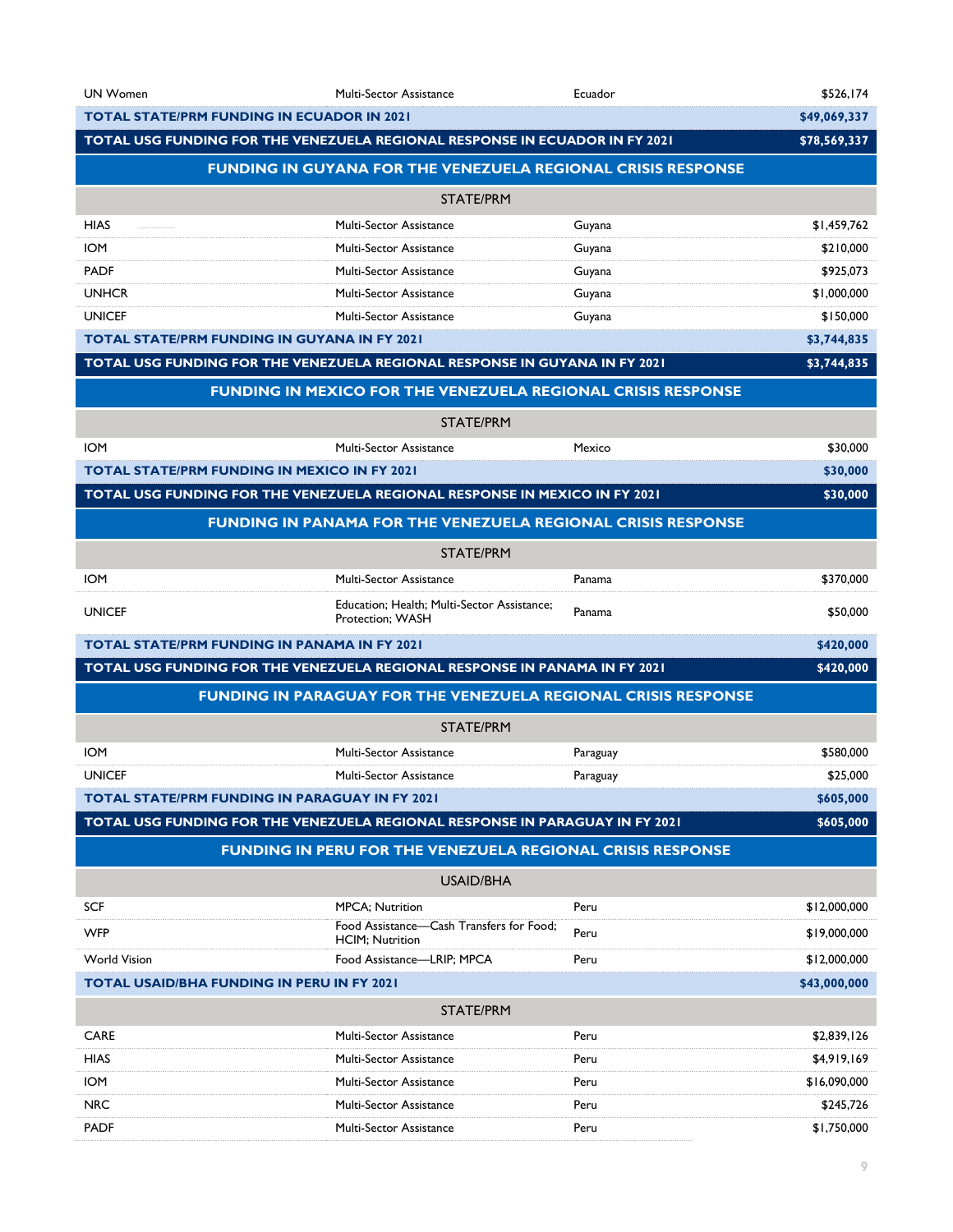| Partners in Health                                                                                                                                                                     | <b>Multi-Sector Assistance</b>                                                   | Peru                | \$1,350,658     |
|----------------------------------------------------------------------------------------------------------------------------------------------------------------------------------------|----------------------------------------------------------------------------------|---------------------|-----------------|
| <b>SCF</b>                                                                                                                                                                             | <b>Multi-Sector Assistance</b>                                                   | Peru                | \$3,000,000     |
| <b>UNFPA</b>                                                                                                                                                                           | Multi-Sector Assistance                                                          | Peru                | \$1,100,000     |
| <b>UNHCR</b>                                                                                                                                                                           | Multi-Sector Assistance                                                          | Peru                | \$15,300,000    |
| <b>UNICEF</b>                                                                                                                                                                          | Multi-Sector Assistance                                                          | Peru                | \$880,000       |
| <b>TOTAL STATE/PRM FUNDING IN PERU IN 2021</b>                                                                                                                                         |                                                                                  |                     | \$47,474,679    |
| TOTAL USG FUNDING FOR THE VENEZUELA REGIONAL RESPONSE IN PERU IN FY 2021                                                                                                               |                                                                                  |                     | \$90,474,679    |
|                                                                                                                                                                                        | <b>FUNDING IN TRINIDAD AND TOBAGO FOR THE VENEZUELA REGIONAL CRISIS RESPONSE</b> |                     |                 |
|                                                                                                                                                                                        | <b>STATE/PRM</b>                                                                 |                     |                 |
| <b>IOM</b>                                                                                                                                                                             | <b>Multi-Sector Assistance</b>                                                   | Trinidad and Tobago | \$920,000       |
| <b>PADF</b>                                                                                                                                                                            | <b>Multi-Sector Assistance</b>                                                   | Trinidad and Tobago | \$1,074,927     |
| <b>UNHCR</b>                                                                                                                                                                           | Multi-Sector Assistance                                                          | Trinidad and Tobago | \$2,200,000     |
| <b>UNICEF</b>                                                                                                                                                                          | Multi-Sector Assistance                                                          | Trinidad and Tobago | \$80,000        |
| TOTAL STATE/PRM FUNDING IN TRINIDAD AND TOBAGO IN FY 2021                                                                                                                              |                                                                                  |                     | \$4,274,927     |
| TOTAL USG FUNDING FOR THE VENEZUELA REGIONAL RESPONSE IN TRINIDAD AND<br><b>TOBAGO IN FY 2021</b>                                                                                      |                                                                                  |                     | \$4,274,927     |
|                                                                                                                                                                                        | <b>FUNDING IN URUGUAY FOR THE VENEZUELA REGIONAL CRISIS RESPONSE</b>             |                     |                 |
|                                                                                                                                                                                        | <b>STATE/PRM</b>                                                                 |                     |                 |
| <b>IFRC</b>                                                                                                                                                                            | <b>Multi-Sector Assistance</b>                                                   | Uruguay             | \$100,000       |
| <b>IOM</b>                                                                                                                                                                             | <b>Multi-Sector Assistance</b>                                                   | Uruguay             | \$500,000       |
| <b>UNICEF</b>                                                                                                                                                                          | Multi-Sector Assistance                                                          | Uruguay             | \$10,000        |
| <b>TOTAL STATE/PRM FUNDING IN URUGUAY IN FY 2021</b>                                                                                                                                   |                                                                                  |                     | \$610,000       |
| TOTAL USG FUNDING FOR THE VENEZUELA REGIONAL RESPONSE IN URUGUAY IN FY 2021                                                                                                            |                                                                                  |                     | \$610,000       |
|                                                                                                                                                                                        | <b>REGIONAL FUNDING FOR THE VENEZUELA REGIONAL CRISIS RESPONSE</b>               |                     |                 |
|                                                                                                                                                                                        |                                                                                  |                     |                 |
|                                                                                                                                                                                        | STATE/PRM                                                                        |                     |                 |
| <b>IOM</b>                                                                                                                                                                             | <b>Multi-Sector Assistance</b>                                                   | Regional            | \$2,000,000     |
| <b>UNHCR</b>                                                                                                                                                                           | <b>Multi-Sector Assistance</b>                                                   | Regional            | \$9,100,000     |
| <b>UNICEF</b>                                                                                                                                                                          | Multi-Sector Assistance                                                          | Regional            | \$780,000       |
| <b>UNFPA</b>                                                                                                                                                                           | Multi-Sector Assistance                                                          | Regional            | \$400,000       |
| <b>TOTAL REGIONAL STATE/PRM FUNDING IN 2021</b>                                                                                                                                        |                                                                                  |                     | \$12,280,000    |
| TOTAL REGIONAL USG FUNDING FOR THE VENEZUELA REGIONAL RESPONSE IN FY 2021                                                                                                              |                                                                                  |                     | \$12,280,000    |
| <b>TOTAL USAID/BHA FUNDING FOR VENEZUELA REGIONAL RESPONSE IN FY 2021</b>                                                                                                              |                                                                                  |                     | \$377,524,667   |
| <b>TOTAL STATE/PRM FUNDING FOR VENEZUELA REGIONAL RESPONSE IN FY 2021</b>                                                                                                              |                                                                                  |                     | \$276,156,133   |
|                                                                                                                                                                                        |                                                                                  |                     | \$653,680,800   |
| TOTAL USG HUMANITARIAN FUNDING FOR THE VENEZUELA RESPONSE IN FY 2021                                                                                                                   |                                                                                  |                     |                 |
| <b>TOTAL USAID/BHA FUNDING FOR VENEZUELA REGIONAL RESPONSE IN FYs 2017-2021</b>                                                                                                        |                                                                                  |                     | \$937,525,688   |
| <b>TOTAL STATE/PRM FUNDING FOR VENEZUELA REGIONAL RESPONSE IN FYs 2017-2021</b>                                                                                                        |                                                                                  |                     | \$717,061,192   |
| TOTAL USG HUMANITARIAN FUNDING FOR THE VENEZUELA RESPONSE FY 2017-2021                                                                                                                 |                                                                                  |                     | \$1,654,586,880 |
|                                                                                                                                                                                        |                                                                                  |                     |                 |
| <sup>1</sup> Year of funding indicates the date of commitment or obligation, not appropriation, of funds. Funding figures reflect publicly announced funding as of September 22, 2021. |                                                                                  |                     |                 |

**PUBLIC DONATION INFORMATION**